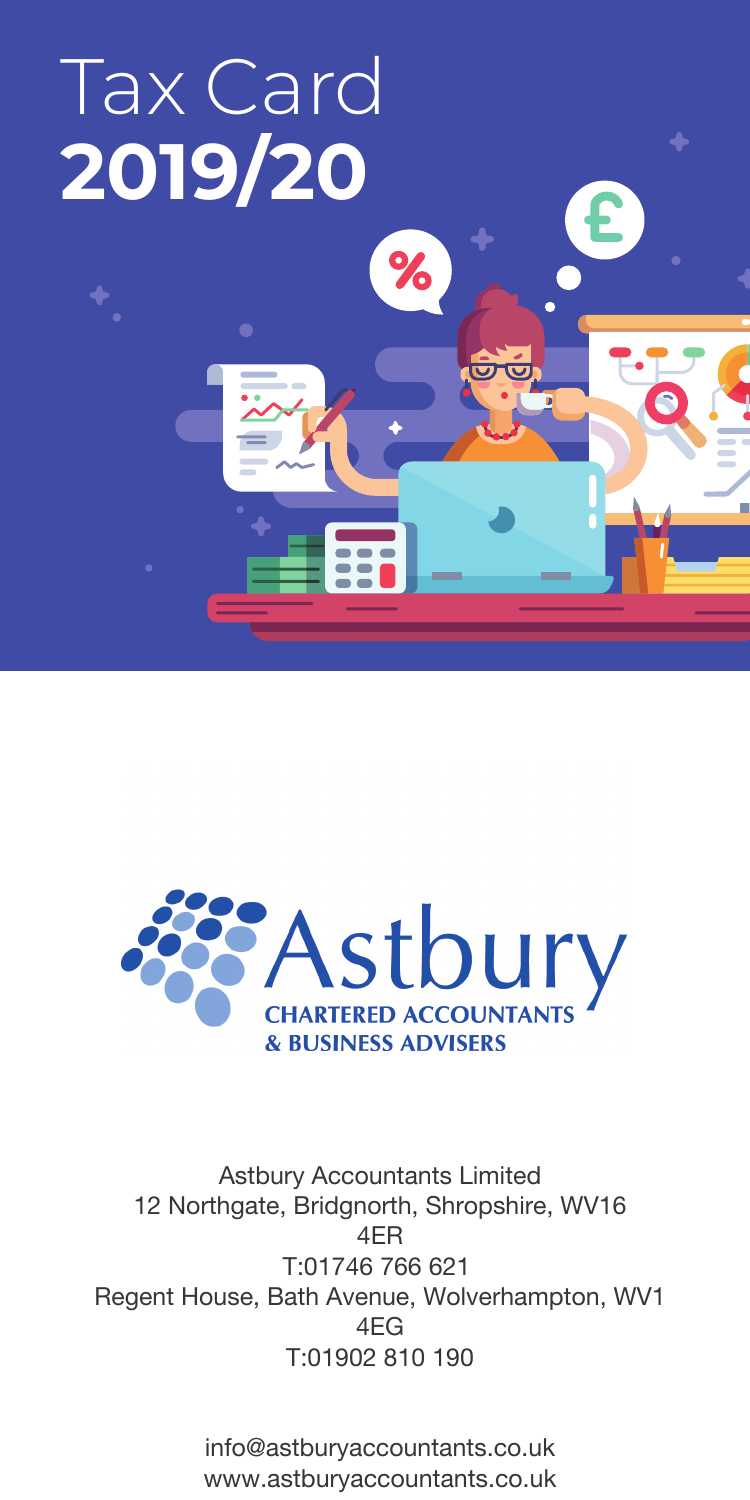### **TAXABLE INCOME BANDS AND TAX RATES**

|                                          | 2019/20             | 2018/19             |
|------------------------------------------|---------------------|---------------------|
| Starting rate* of 0%<br>on savings up to | £5.000              | £5.000              |
| Basic-rate band                          | £37.500             | £34.500             |
| Higher-rate band                         | £37,500 to £150,000 | £34.500 to £150.000 |
| Additional-rate band                     | Over £150,000       | Over £150,000       |
| Basic rate                               | 20%                 | 20%                 |
| Higher rate                              | 40%                 | 40%                 |
| Additional rate                          | 45%                 | 45%                 |
| Dividend ordinary rate                   | 7.5%                | 7.5%                |
| Dividend upper rate                      | 32.5%               | 32.5%               |
| Dividend additional rate                 | 38.1%               | 38.1%               |

\* The starting rate does not apply if taxable income exceeds the starting rate limit.

#### Income tax in Scotland

|                      | 2019/20            |       | 2018/19            |              |
|----------------------|--------------------|-------|--------------------|--------------|
| <b>Band</b>          | Taxable income     | Rates | Taxable income     | <b>Rates</b> |
| Starter rate         | £12,500 - £14,549* | 19%   | £11.850 - £13.850* | 19%          |
| Basic rate           | £14.549 - £24.944  | 20%   | £13,850 - £24,000  | 20%          |
| Intermediate<br>rate | £24.944 - £43.430  | 21%   | £24,000 - £43,430  | 21%          |
| Higher rate          | £43,430 - £150,000 | 41%   | £43.430 - £150.000 | 41%          |
| Additional<br>rate   | £150,000           | 46%   | £150,000           | 46%          |

\* Assumes individuals are in receipt of the personal allowance.

#### Allowances that reduce taxable income or are not taxable

|                                                     |                          | 2019/20 | 2018/19 |
|-----------------------------------------------------|--------------------------|---------|---------|
|                                                     | Personal allowance*      |         | £11.850 |
| Personal                                            | Basic-rate taxpayer      | £1.000  | £1.000  |
| savings                                             | Higher-rate taxpayer     | £500    | £500    |
| allowance                                           | Additional-rate taxpayer | £0      | £0      |
| Dividend allowance at 0%                            |                          | £2.000  | £2,000  |
| Marriage/civil partner transferable allowance**     |                          | £1.250  | £1.190  |
| Trading allowance and property<br>allowance each*** |                          | £1.000  | £1.000  |
| Rent-a-room allowance                               |                          | £7.500  | £7.500  |
| Blind person's allowance                            |                          | £2.450  | £2.390  |

\* The personal allowance is reduced by £1 for each £2 of income from £100,000 to £125,000 (2018/19, £123,700).

\*\* Any unused personal allowance may be transferred to a spouse or civil partner, where the recipient is not liable to higher or additional-rate tax. \*\*\* Note that landlords and traders with gross income from each of these sources in excess of £1,000 can deduct the allowance from their gross income as an alternative to claiming expenses.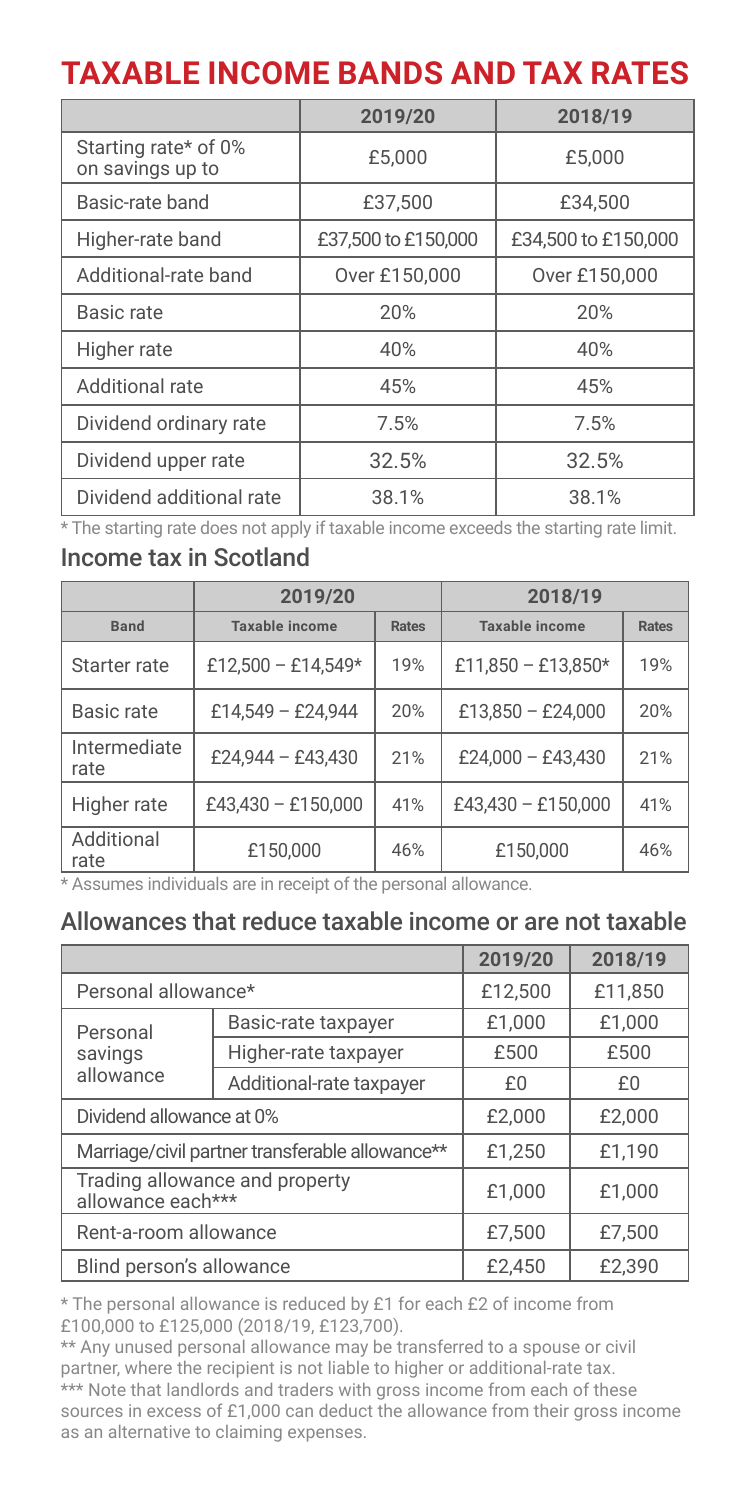#### Allowances that reduce tax

|                                                                              | 2019/20 | 2018/19 |
|------------------------------------------------------------------------------|---------|---------|
| Married couple or civil partnership<br>allowance (MCA) maximum tax reduction | £891.50 | £869.50 |

Available to people born before 6 April 1935. The age for MCA is that of the elder spouse or civil partner. The loss of tax reduction is 10p for each £2 of income above £29,600 (2018/19, £28,900) until £345 (2018/19, £336) is reached.

#### High-income child benefit charge

|           | 2019/20 | 2018/19 |
|-----------|---------|---------|
| Threshold | £50,000 | £50,000 |

There is a tax charge of 1% of the child benefit received for each £100 that the threshold is exceeded up to a maximum of 100%.

### **VEHICLE AND FUEL BENEFITS IN KIND**

The taxable beneit in kind is calculated as a percentage of the car゚s UK list price. The percentage depends on the car's CO<sub>2</sub> emissions in grams per kilometre (g/km). Diesel cars which are certiied to RDE2 standard are treated as petrol-fuelled.

| CO <sub>2</sub> Emissions (q/km) | Petrol                 | <b>Diesel</b> |
|----------------------------------|------------------------|---------------|
| $0 - 50$                         | 16%                    | 20%           |
| $50 - 75$                        | 19%                    | 23%           |
| $75 - 94$                        | 22%                    | 26%           |
| Over 94                          | Add 1% for every 5q/km |               |
| Over 165 (petrol), 145 (diesel)  | 37%                    |               |

The list price is on the day before first registration, including most accessories, and is reduced by any employee゚s capital contribution (max £5,000) when the car is first made available.

Where the cost of all fuel for private use is borne by the employee, the fuel benefit is nil. Otherwise, the fuel benefit is calculated by applying the car beneit percentage (above) to £24,100 (£23,400 in 2018/19).

Vans where private use is more than home-to-work travel: £3,430 (£3,350 in 2018/19) beneit and £655 (£633 in 2018/19) for private fuel. Payments by employees for private use may reduce these benefits in kind. Zero-emission vans have a beneit of £2,058 (£1,340 in 2018/19).

### **TAX-FREE MILEAGE ALLOWANCES**

| Cars and vans             | First 10.000 business miles | 45 <sub>p</sub> |
|---------------------------|-----------------------------|-----------------|
|                           | Thereafter                  | 25p             |
| <b>Motorcycles</b>        | 24p                         |                 |
| <b>Bicycles</b>           | 20 <sub>D</sub>             |                 |
| <b>Business passenger</b> | 5 <sub>D</sub>              |                 |

The tax-free business mileage allowance rates apply for qualifying business journeys incurred by employees using their own vehicles.

For national insurance purposes, a rate of 45p may apply for all business miles incurred for cars and vans.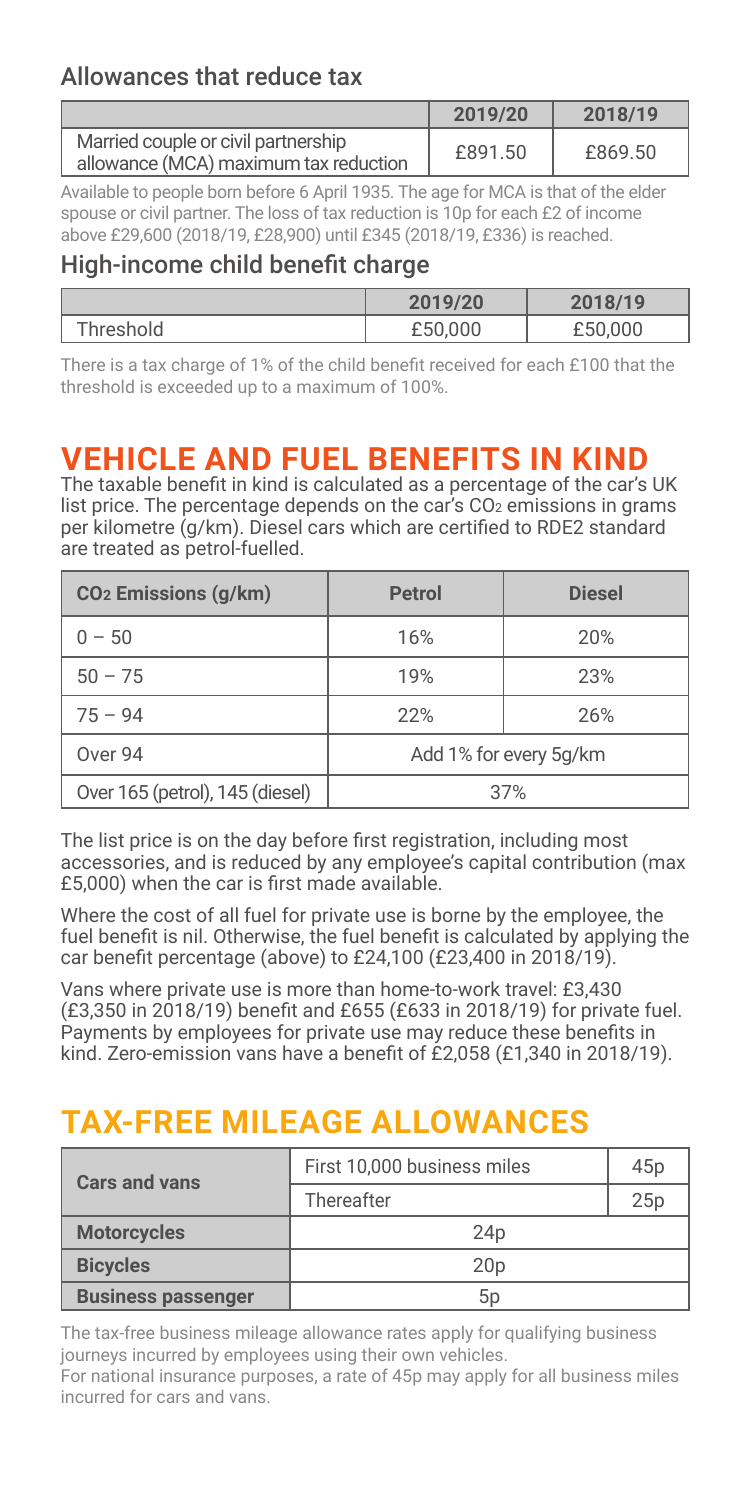### **CAPITAL GAINS TAX**

|                                                                                                                    |                                | 2019/20 | 2018/19 |
|--------------------------------------------------------------------------------------------------------------------|--------------------------------|---------|---------|
|                                                                                                                    | Individual basic rate          | 10%     | 10%     |
| Main rates                                                                                                         | Individual above basic<br>rate | 20%     | 20%     |
|                                                                                                                    | Trusts and estates             | 20%     | 20%     |
| Surcharge - for gains on residential property<br>not eligible for private residence relief and<br>carried interest |                                | 8%      | 8%      |
| Annual                                                                                                             | Individuals                    | £12.000 | £11.700 |
| exemption                                                                                                          | Trusts                         | £6.000  | £5.850  |
| Entrepreneurs'                                                                                                     | Applicable rate                | 10%     | 10%     |
| relief                                                                                                             | Lifetime limit                 | £10m    | £10m    |
| Investors' relief                                                                                                  | Applicable rate                | 10%     | 10%     |
|                                                                                                                    | Lifetime limit                 | £10m    | £10m    |

### **INHERITANCE TAX**

|                                                                                                               | 2019/20  | 2018/19  |
|---------------------------------------------------------------------------------------------------------------|----------|----------|
| Nil-rate band threshold*                                                                                      | £325.000 | £325.000 |
| Main residence nil-rate band**                                                                                | £150.000 | £125.000 |
| Combined threshold limit for married<br>couples and civil partners, including main<br>residence nil-rate band | £950.000 | £900.000 |
| Relief for businesses, unlisted/AIM<br>companies, certain farmland/farm<br>buildinas                          | 100%     | 100%     |

\* Up to 100% of any unused part of a deceased person゚s nil-rate band can be claimed by the surviving spouse/civil partner on their death. This also applies to the main residence nil-rate band, albeit the main residence nil-rate is subject to the taper withdrawal below.

\*\* For estates in excess of £2m, a 50% taper withdrawal applies to the excess.

#### Tax rates

|                                              | 2019/20 | 2018/19 |
|----------------------------------------------|---------|---------|
| Main rate                                    | 40%     | 40%     |
| Chargeable on lifetime transfers             | 20%     | 20%     |
| Transfers on or within seven years of death* | 40%     | 40%     |
| Reduced rate**                               | 36%     | 36%     |

\* All lifetime transfers not covered by exemptions and made within seven years of death will be added back into the estate for the purposes of calculating the tax payable. This may then be reduced as shown in the table below.

| ** Applies if 10% or more of net chargeable estate is left to a UK-registered charity. |  |  |  |
|----------------------------------------------------------------------------------------|--|--|--|
|----------------------------------------------------------------------------------------|--|--|--|

| Years before death |    |     |     |     |     |
|--------------------|----|-----|-----|-----|-----|
| Tax reduced by     | 0% | 20% | 40% | 60% | 80% |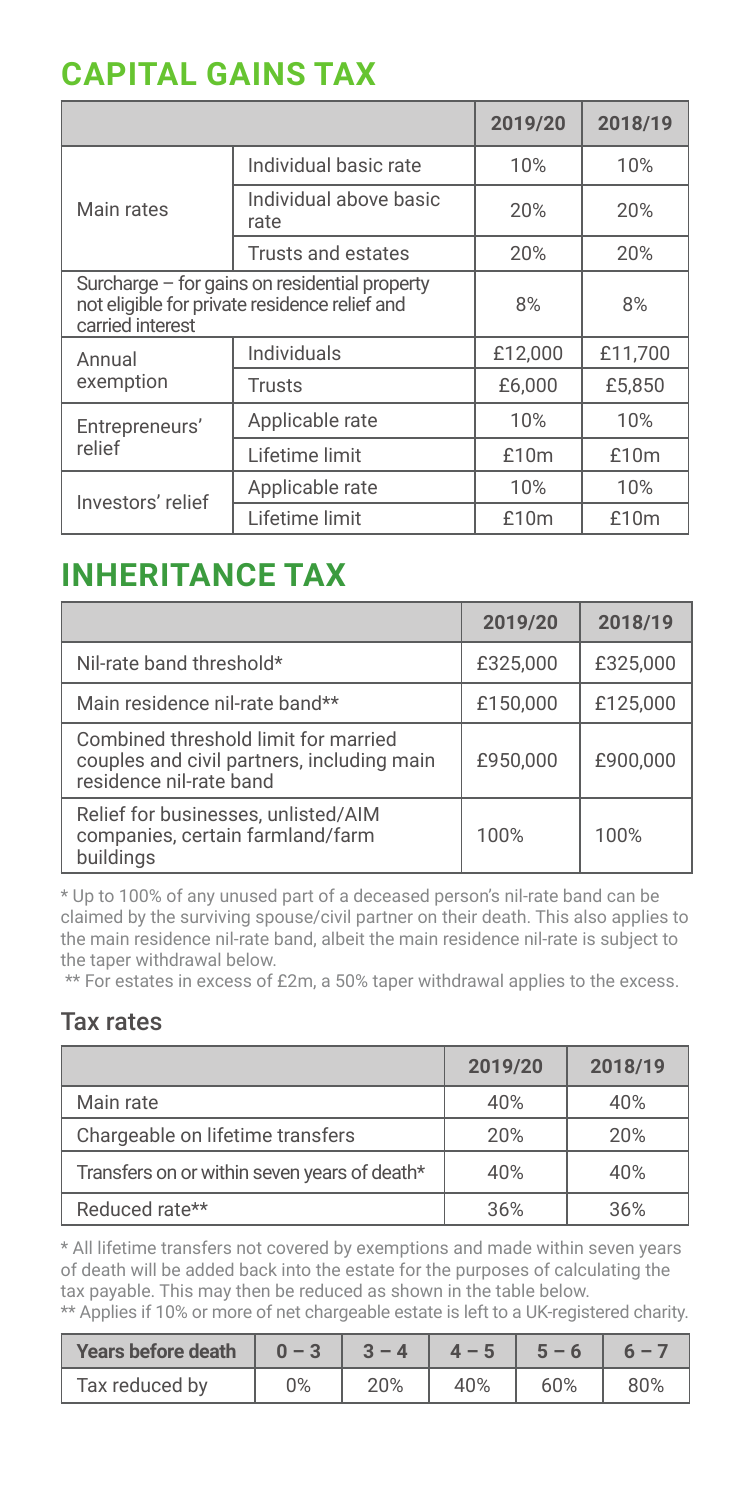# **UK COMPANY TAXATION**

| <b>Financial year from 1 April</b> | 2019  | 2018  |
|------------------------------------|-------|-------|
| Corporation tax main rate          | 19%   | 19%   |
| Loans to participators             | 32.5% | 32.5% |
| Diverted profits tax               | 25%   | 25%   |

# **MAIN CAPITAL ALLOWANCES**

### Initial allowances

| Annual investment allowance:<br>on first £1m (excludes cars)*                                                                                              | 100% |
|------------------------------------------------------------------------------------------------------------------------------------------------------------|------|
| First-year allowance:<br>for certain environmentally-beneficial equipment, new and<br>unused electric and low CO <sub>2</sub> emission cars (up to 50g/km) | 100% |

\* Applies from 1 January 2019 to 31 December 2020. Transitional rules may apply for chargeable periods spanning these dates.

#### Writing-down allowances

| Plant and machinery main-rate expenditure                                          |                    | 18%  |
|------------------------------------------------------------------------------------|--------------------|------|
| Plant and machinery special-rate expenditure                                       |                    | 6%   |
| Cars                                                                               | $51q/km - 110q/km$ |      |
| Over 110q/km                                                                       |                    | 8%   |
| Structures and buildings allowance - straight-line relief                          |                    | 2%   |
| Electrical charge point, energy and water-efficient<br>equipment and electric vans |                    | 100% |

# **VAT**

| From 1 April                      | 2019 | 2018 |
|-----------------------------------|------|------|
| Standard rate                     | 20%  | 20%  |
| VAT fraction                      | 1/6  | 1/6  |
| Reduced rate, eg on domestic fuel | 5%   | 5%   |
| VAT fraction                      | 1/21 | 1/21 |
| Zero rate                         | 0%   | 0%   |
| Exempt                            | N/A  | N/A  |

### Taxable turnover limits

| From 1 April                                          | 2019     | 2018     |
|-------------------------------------------------------|----------|----------|
| Registration (last 12 months or next<br>30 days) over | £85.000  | £85.000  |
| Deregistration (next year) under                      | £83.000  | £83.000  |
| Annual and cash accounting<br>schemes turnover limit  | £1.35m   | £1.35m   |
| Flat-rate scheme turnover limit                       | £150.000 | £150.000 |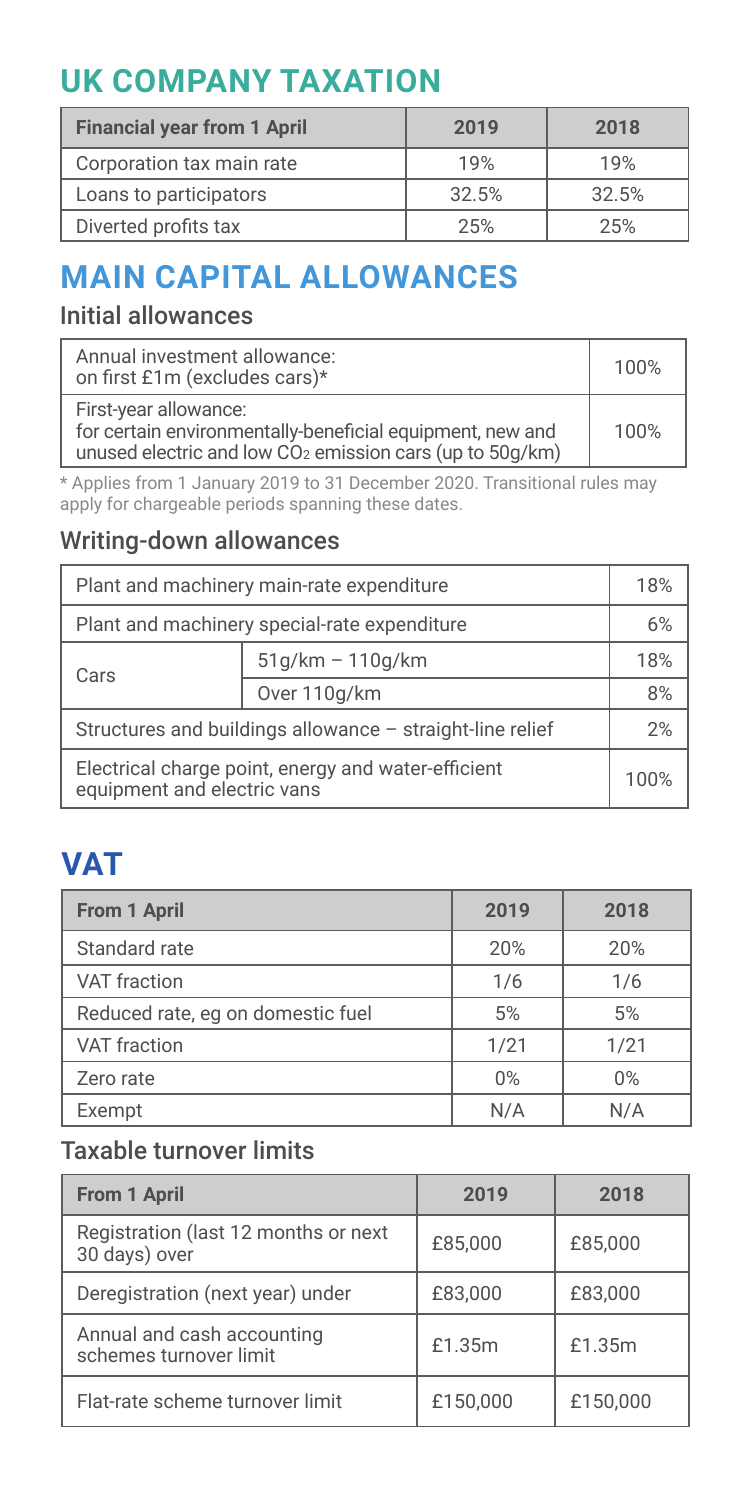## RESEARCH AND DEVELOPMENT (R&D)

| Revenue expenditure - SMEs                   | 230%  |
|----------------------------------------------|-------|
| Capital expenditure - all companies          | 100%  |
| SME company R&D payable tax credit           | 14.5% |
| Large company R&D taxable expenditure credit | 12%   |

\* Effective from 1 January 2018, replacing previous rate of 11%.

### TAX-EFFICIENT INVESTMENTS

| <b>Annual investment limit</b>                                 | 2019/20                              | 2018/19  |
|----------------------------------------------------------------|--------------------------------------|----------|
| <b>ISA</b>                                                     | £20,000                              | £20,000  |
| Lifetime ISA*                                                  | £4.000                               | £4.000   |
| Help-to-buy ISA (existing savers only from<br>1 December 2019) | £1,000 initial and £200<br>per month |          |
| Junior ISA and Child Trust Fund                                | £4.368                               | £4.260   |
| Venture Capital Trust at 30%                                   | £200,000                             | £200,000 |
| Enterprise Investment Scheme at 30%**                          | f1m                                  | £1m      |
| Seed EIS (SEIS) at 50%                                         | £100,000                             | £100,000 |
| SEIS capital gains tax reinvestment relief                     | 50%                                  | 50%      |
| Social investment tax relief at 30%                            | f1m                                  | f1m      |

\* Reduces ISA limit by amount invested in Lifetime ISA.

\*\* Up to £2m in a knowledge-intensive company.

### REGISTERED PENSIONS

|                                          | 2019/20                   | 2018/19  |
|------------------------------------------|---------------------------|----------|
| Lifetime allowance limit                 | £1.055m                   | £1.03m   |
| Money purchase annual allowance          | £4.000                    | £4.000   |
| Annual allowance limit                   | £40.000*                  | £40,000* |
| Minimum age for accessing benefits       | 55                        | 55       |
| On cumulative benefits exceeding         | £1.055m                   | £1.03m   |
| Maximum pension commencement<br>lump sum | 25% of pension fund value |          |

\* Tapered at a rate of 50% of income down to £10,000 if threshold income over £110,000 and adjusted income over £150,000. Restrictions may also apply based on net relevant earnings.

Subject to certain conditions, the unused amount of the annual allowance can be carried forward up to three years and used once the current year annual allowance has been fully utilised.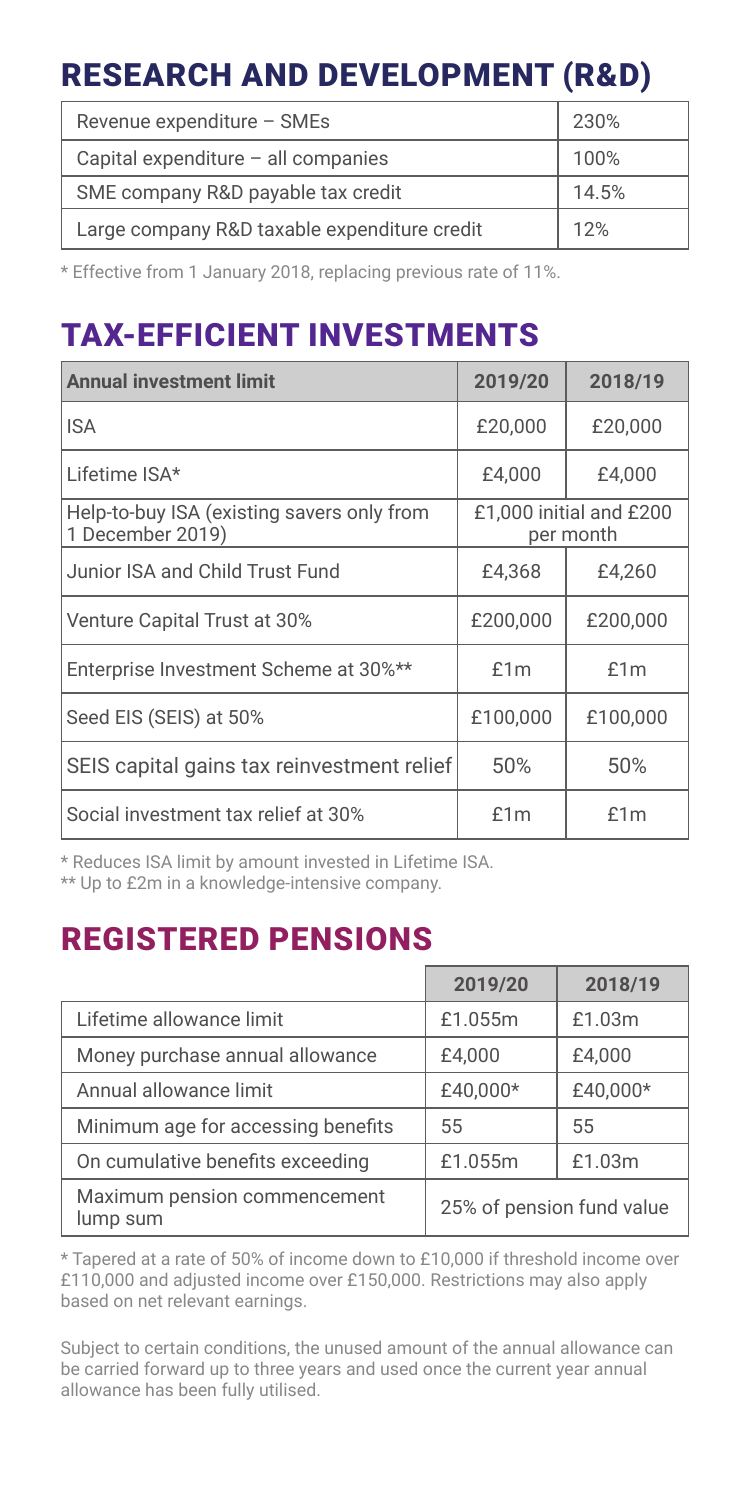# NATIONAL INSURANCE

| Class <sub>1</sub>     |                      |                      |
|------------------------|----------------------|----------------------|
| <b>Weekly earnings</b> | <b>Employee rate</b> | <b>Employer rate</b> |
| Up to £166             | Nil*                 | Nil                  |
| £166 to £962           | 12%                  | $13.8%$ **           |
| Over £962              | 2%                   |                      |
| Over state pension age | 0%                   | 13.8%                |

\* Entitlement to contribution-based beneits are retained for earnings between £118 and £166 per week.

\*\* 0% for employees under 21 and apprentices under 25 on earnings up to £962 per week.

| Class 1A                                                       |  |                  |
|----------------------------------------------------------------|--|------------------|
| On relevant benefits, including car and fuel benefits<br>13.8% |  |                  |
| Class 2                                                        |  |                  |
| Self-employed above small profits threshold<br>£3 per week     |  |                  |
| Small profits threshold                                        |  | £6,365 per annum |

| Class <sub>3</sub>        |  |  |
|---------------------------|--|--|
| £15 per week<br>Voluntary |  |  |

| Class $4*$                                |    |
|-------------------------------------------|----|
| Self-employed on profits £8,632 - £50,000 | 9% |
| Over £50,000                              |    |

\* Exemption applies if the state retirement age is reached by 6 April 2019.

#### Employment allowance

| Per employer, per year (excludes one-person companies) | £3,000* |
|--------------------------------------------------------|---------|
|--------------------------------------------------------|---------|

\* One claim only for companies in a group or under common control. Not available where the director is the only employee paid earnings above the secondary threshold for class 1 NICs. From April 2020, this will be limited to employers with an employer NICs bill below £100,000 in the previous tax year.

#### Apprenticeship levy

A levy of 0.5% applies where the pay bill exceeds £3m. There is an allowance of £15,000. Further conditions apply, so please consult with us.

### IMPORTANT NOTICE

These rates and allowances are based on Budget 2018 announcements made by the UK and Northern Ireland, Scottish and Welsh Governments and are for information only.

All information is subject to change before 6 April 2019 and confirmation by the respective governments. The above must not be considered advice and no warranty is given for the accuracy or completeness of the details. Professional advice should be sought before making any decisions.